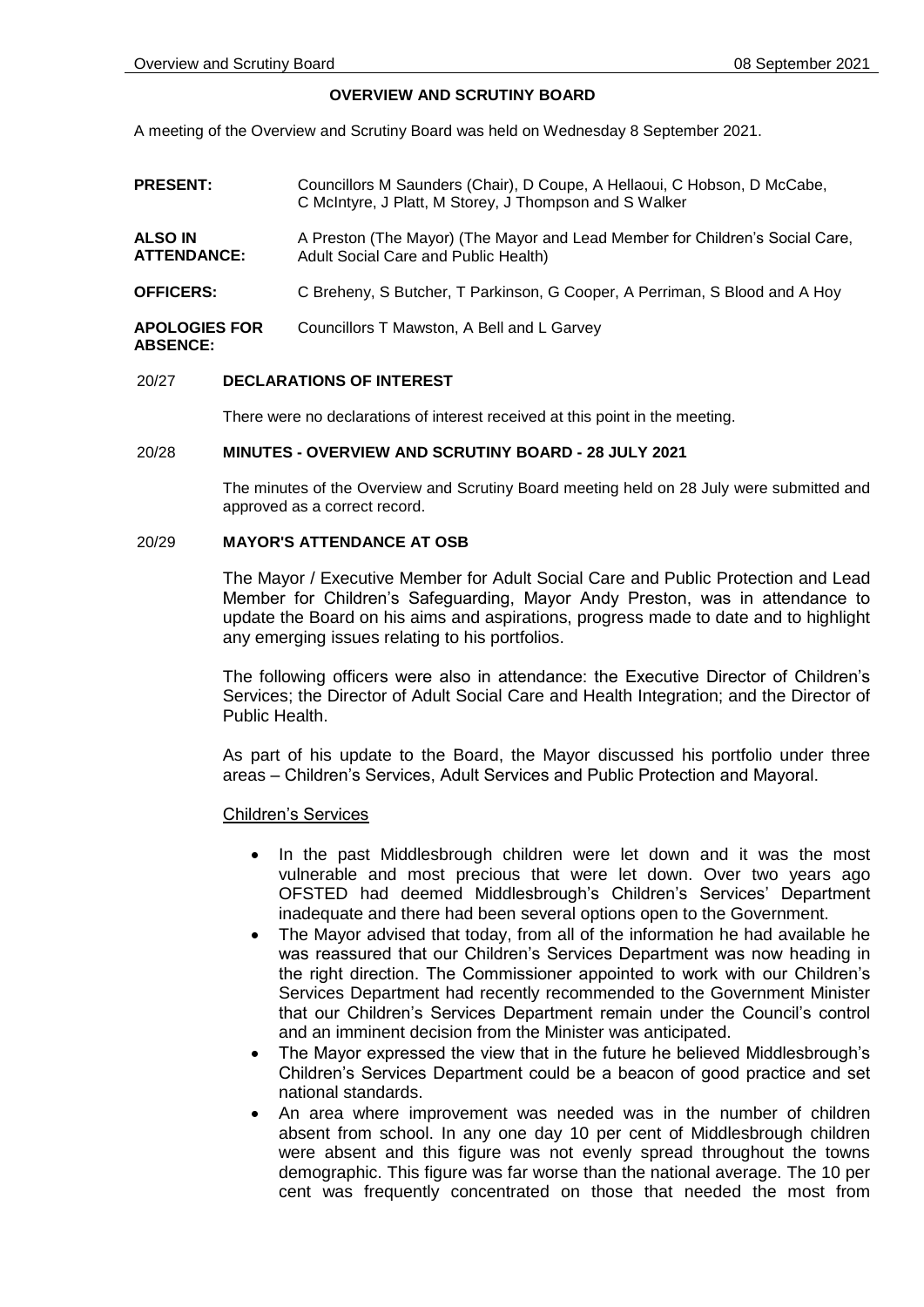education including the role models, learning and social interaction. Improvement in this area was a real priority.

• The staff in Children's Services had been fantastic over the last two years and it was acknowledged that there would always be some agency staff. However, dependency on agency staff was reducing. Huge strides had been made under the current Executive Director of Children's Services leadership.

Following the update in respect of Children's Services, Members were afforded the opportunity to ask questions.

A Member enquired as to the number of children currently in care in Middlesbrough, as previously these numbers had been in the 700's. It was also queried as to how the Council was performing in terms of Social Worker recruitment and retention. The Executive Director of Children's Services advised that the numbers of looked after children in Middlesbrough had decreased significantly. In the period since August 2020 the number had reduced to 539, a reduction of approximately 160 children, which was significant progress. It was advised that some of those children should never have been in our care. OFSTED had previously commented in their inspection, almost two years ago, that Middlesbrough was not moving children to their forever homes as swiftly as was needed. Children were now being moved onto their adoptive homes, they had also been a number of children who were placed at home on Care Orders with parents, whereby the local authority had parental responsibility and these had taken time to work through but great progress had been made. It was emphasised that the number of children looked after in Middlesbrough would always be higher than the national average, owing to Middlesbrough's unique circumstances. However, the number of children looked after would continue to decrease. It was advised that the numbers would come down more slowly now.

In terms of the numbers of Social Workers it was advised that the department had a Workforce Development Strategy and within that there was a recruitment and retention drive. A new website had been developed and the link would be forwarded to Members of the Board, which was focussed on recruiting experienced Social Workers. The aim was to bring the figures down to 15 per cent agency Social Workers and that was in line with the national benchmark. It was advised that this was being tracked on a six weekly basis by LMT. The exact percentage was unknown at this stage but this would be forwarded to the Board. It was acknowledged that this was a national issue but that significant efforts were being made to ensure Middlesbrough was an employer of choice.

A Member of the Board made reference to the increase in the number of children that were now being cared for by in-house Foster Cares and had returned to Middlesbrough, which could only be beneficial for the children. The Mayor advised that the number of looked after children being placed out of area had been reduced and baring exceptional circumstances the aim was for all Middlesbrough children to be cared for in Middlesbrough. The Executive Director of Children's Services echoed these comments and made the point that when children and young people were away from Middlesbrough and went missing they generally returned to Middlesbrough, as this was where they felt comfortable. Finding agency residential placements was extraordinarily difficult and Middlesbrough was developing its own provision, including building our own facilities and refurbishing / maximising our own residential Children's homes. There was a general drive to use our own resources. Reference was made to the proxy indicators that had been developed for the department, one of which was the reduction in the number of young people in external residential care and these would be provided to the Board.

In response to a query it was advised that the average case load per Social Worker in Middlesbrough was 19.9 FTE, which was a slight increase from 19.2 in June and a decrease from the high experience in October 2020 when it was 24.3. The highest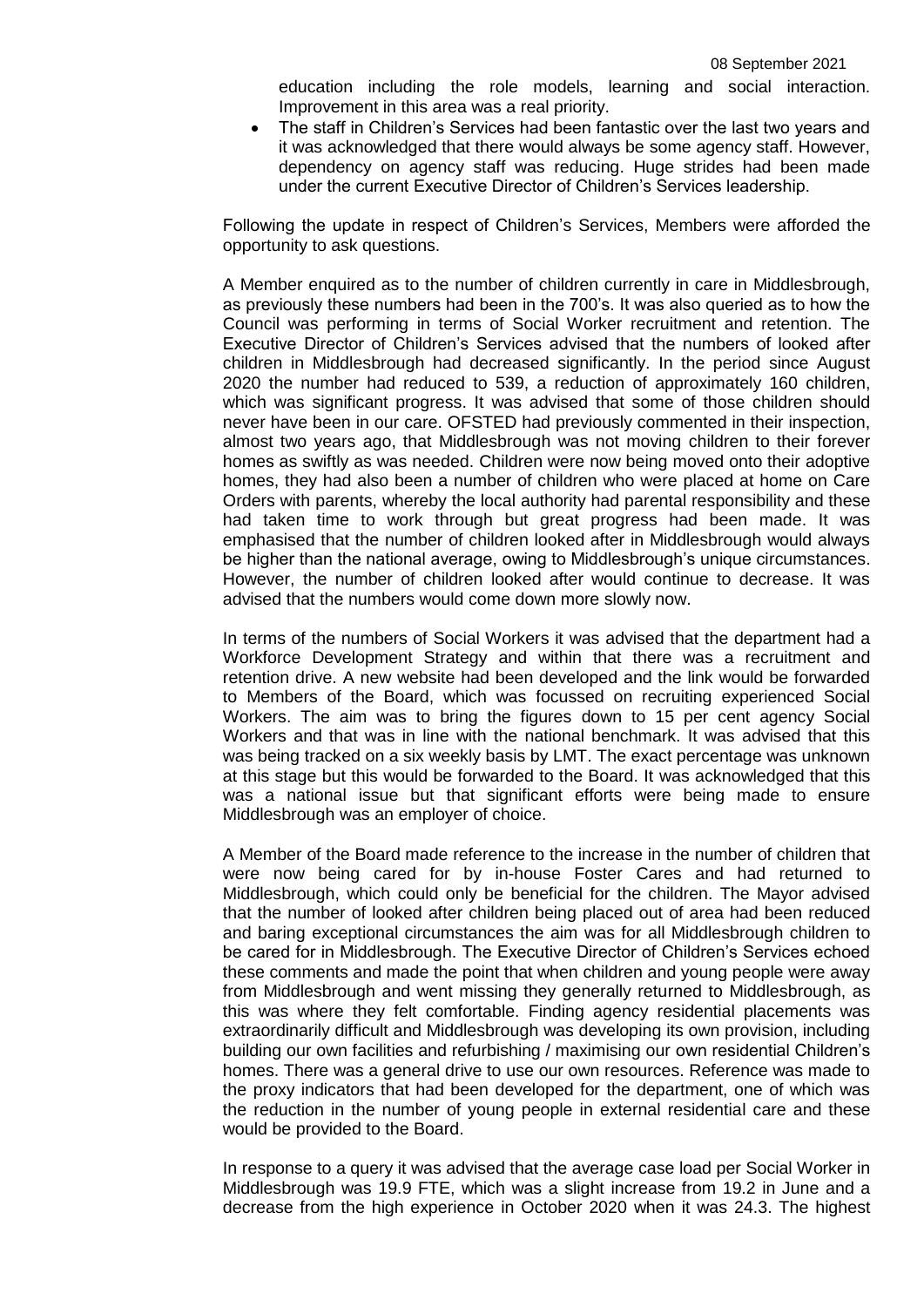caseloads were 26.4 per cent had 16-20 on their caseload and 2-.6 per cent had 21- 25 children open. 15.4 per cent had 26-30. One of the highest caseloads at the moment was in the Children with Disabilities Team. Caseloads in Early Help were too high at the moment, they were 31 children per worker, higher than the service target. The service was therefore working with more children at an early help level but there was a need to encourage partner agencies to become the lead professional in working with those children. Schools were a lead partner for a considerable number of children at the early help level but there was a real need to support health to undertake this role more. It was also acknowledged that post COVID demand was high for Children's Services across the board was high.

Adult Services, Public Protection and Public Health

- Reference was made to the Best Possible Start in Life and the importance of this as a key strategic priority.
- Building on the strengths of a Dementia Friendly Middlesbrough and the need to support carers in their role, as well as creating Age Friendly Communities.
- Reference was made to drugs, substance misuse and alcoholism and the Mayor expressed the view that drugs was the single biggest issue faced by the town. Although these problems were not unique to Middlesbrough the scale of the problem locally meant that Middlesbrough faced a challenging situation. Dealing with these issues via an integrated model of support for vulnerabilities of all kinds in one place would have a ripple effect across the town.
- A focus on recovery was a stated priority and many people did recover from addiction, a focus on employment and community integration was key in overcoming the challenges posed.
- The Mayor expressed the view that Department of Adult Social Care, Public Protection and Public Health was a very well managed directorate and for the scale of the challenges the town faced the Department performed very well.

Following the update in respect of Adult Services, Public Protection and Public Health, Members were afforded the opportunity to ask questions.

A Member made reference to the Heroin Addicted Treatment (HAT) programme currently delivered in the town and whether he was in favour of such programmes. The Mayor expressed the view that it was a good project, despite it being controversial, however the evidence was there that it did had a role and that the programme could help to reduce crime and help individuals recover. It also had a ripple effect on members of their family and wider community. It was not the answer to everything but there were some candidates that would benefit.

Reference was made to the backlog in hospital appointments and whether a proactive approach could be taken to offer drop-in style centres for particular ailments. The Mayor expressed the view that he was in favour of such provision and there would be a huge challenge ahead with advanced cancers and heart problems if early screening was not prioritised.

In response to a query on the proposed additional 1p on income tax to help pay for Adult Social Care the Mayor expressed the view that there was something wrong when an individual of modest means is forced to pay for care when someone who had not been as frugal was receiving it for free. In an ideal world all care would be free but currently that was a step too much too soon and therefore there was a need to scale it in, to enable people to have more assets in their house was the right thing. There had to be a line somewhere and the Government's move was a step in the right direction.

The Director of Adult Social Care and Health Integration advised that as a local authority Middlesbrough had relatively few people who funded all of their own care. Middlesbrough had high percentage of people for who the local authority paid a contribution or funded the whole cost of an individual's care. The Government was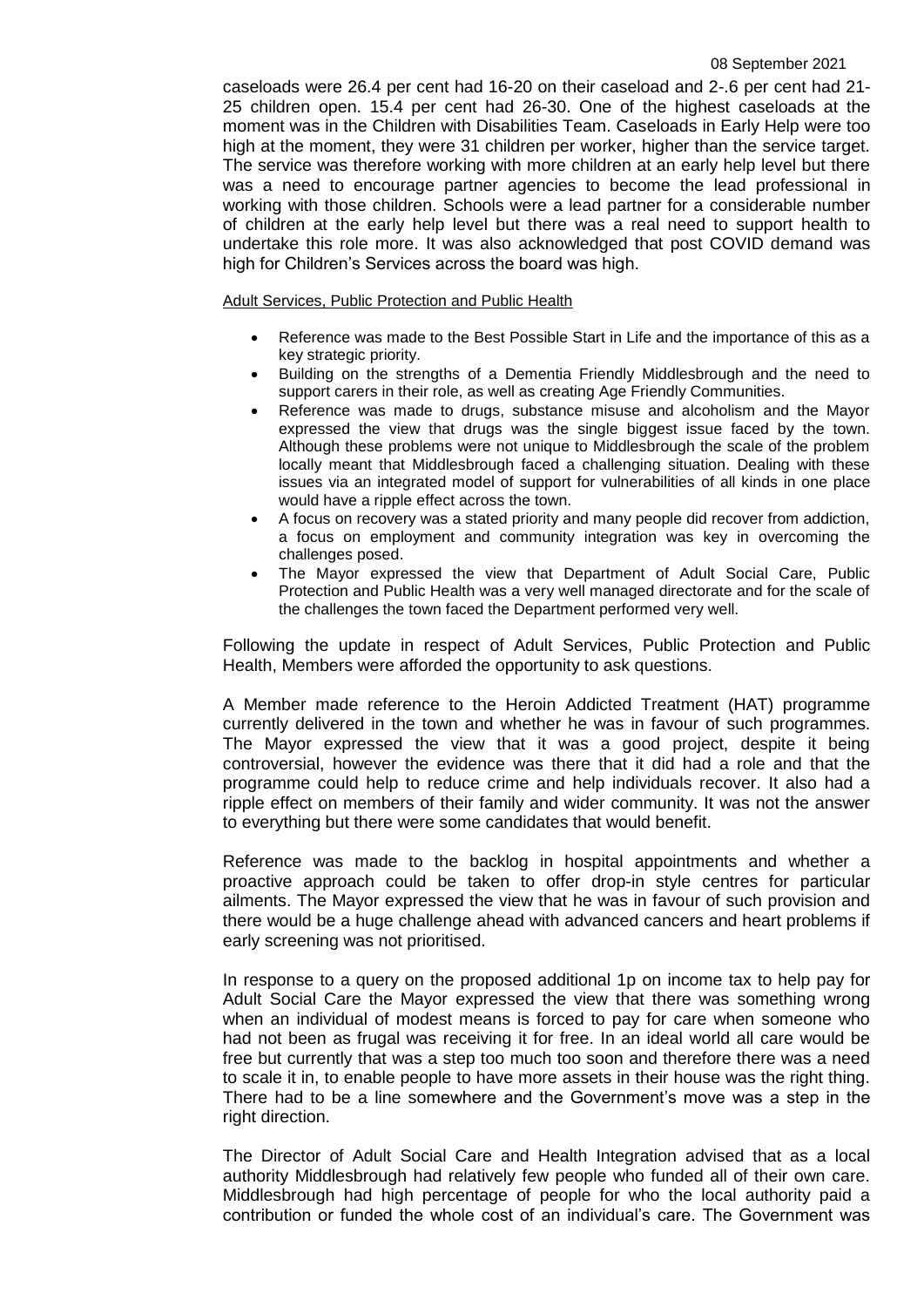changing the threshold so that anyone with over £23,000 would pay for their own care whereas in the future anyone with over £100,000 would be paying for all of their own care. The Government had also introduced a cap whereby no one would pay more than £86,000 for their care over their lifetime. Work would therefore need to be undertaken to establish what formulas would be applied in respect of the money allocated to individual local authorities by Government in the future and how this would impact on Middlesbrough financially.

## Mayoral

- Over the last two years there had been an attempt to revitalise the centre of town because if the town centre continued to decline every single resident in every area of Middlesbrough would feel the financial and social consequences.
- The Mayor advised that he had been extremely focussed on trying to protect the jobs in retail, bring in other new jobs and reduce the need to build on Greenfield sites. Within 2 years from now there would be 1000 new homes in the central areas of Middlesbrough including the edges of Grove Hill, as well as more offices that would be full and vibrant; allowing businesses to grow.
- In addition extraordinary leisure facilities would also be developed that would attract people into the town centre on evenings and weekends. Leisure that would appeal to all different types of people. Despite COVID this would emerge.
- The Mayor advised that his mission for the next two years was to let people in communities know that Middlesbrough Council was a compassionate, caring organisation that was here for them, as well as to make people feel appreciated and supported.

Members were afforded the opportunity to ask questions.

A Member made reference to the already high level of Middlesbrough's Council Tax collection arrears and asked the Mayor for his views on this issue. In response the Mayor advised that Middlesbrough would always be challenged in respect of this issue. However, the Council had adopted a new approach through the Stop the Knock Campaign and had stopped using Bailiffs to collect Council Tax. The rate of people in arrears had declined since the new approach had been adopted. In addition the Council had undertaken work with the ethical lettings company to help tenants through difficult times. The Mayor expressed the view that none payment of Council Tax was not acceptable and intelligent ways to work with people to encourage them to pay had been adopted.

In respect of the recently approved £1m investment by the Executive to bring 125 empty homes in the town up to standard it was queried how the Mayor envisaged the scheme would work and if the funding allocated would be sufficient. The Mayor advised that in some areas there were a number of boarded up properties that needed to be dealt with, as they caused huge issues for people living on those streets. Often the properties were owned by absentee landlords and they needed to be made habitable in order to improve our local streets for all of the residents and generate income from the Council. The Mayor acknowledged that it was unknown as to whether £1m would be a sufficient level of funding to bring 125 homes up to standard but it would be a good starting point.

The view was expressed by a Member of the Board that there was also a need to improve the business / commercial stock in Middlesbrough. The Mayor acknowledged this suggestion and stated that in his view there was a need to name and shame those that failed to take action to ensure their business / commercial properties were not left in a state that brought Middlesbrough down and impacted negatively on people's mental and physical health. Action was being taken in respect of this issue and discussions were ongoing about the various options open to the local authority.

The Chair thanked the Mayor and officers for their attendance and contributions to the meeting.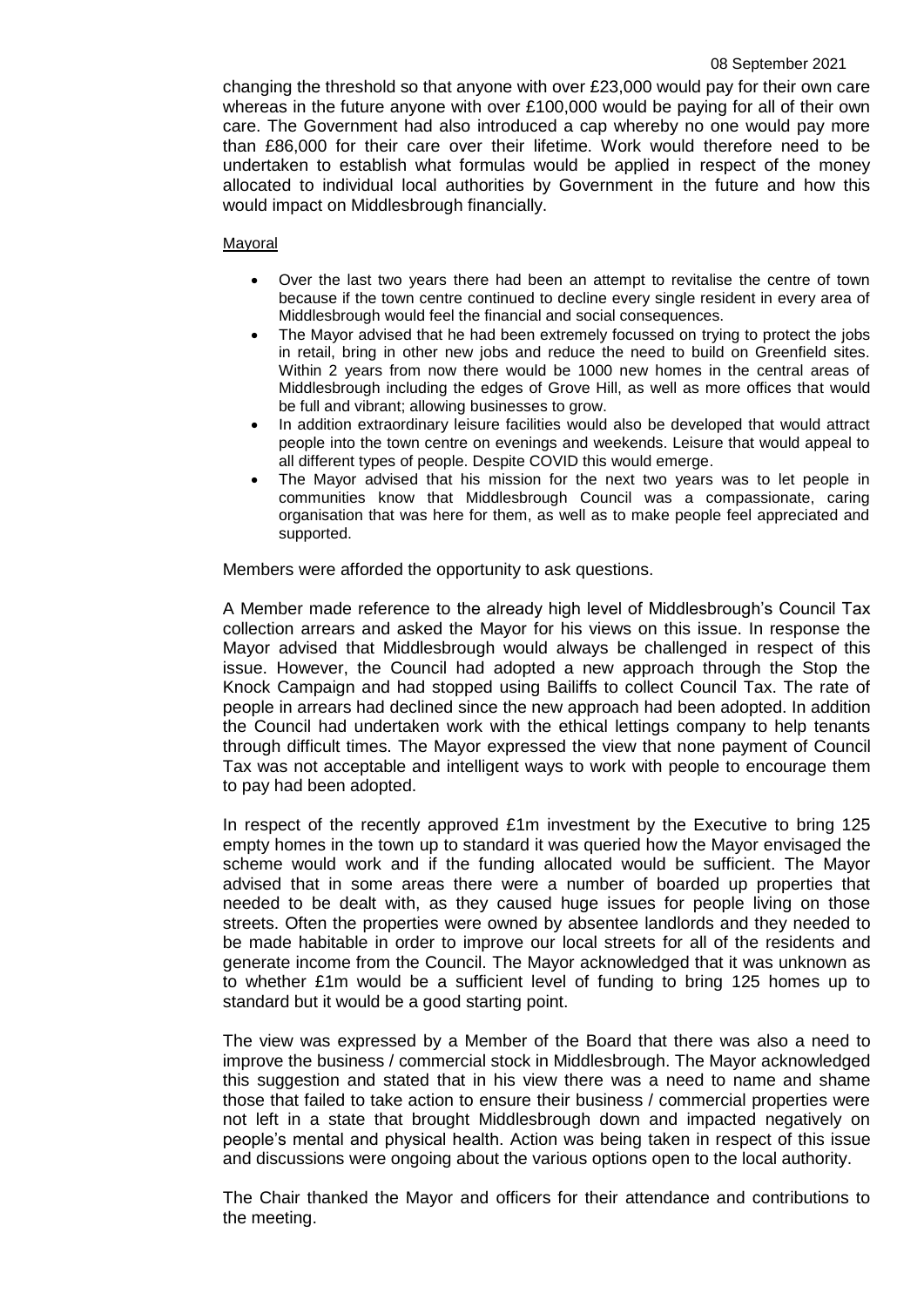**AGREED** that the information provided be noted, and the agreed action be undertaken.

### 20/30 **SCRUTINY CHAIRS UPDATE**

The Scrutiny Chairs/Vice Chairs provided updates in respect of the work undertaken by their respective panels since the last meeting of the Board.

### **NOTED**

### 20/31 **CHILDREN AND YOUNG PEOPLE'S LEARNING SCRUTINY PANEL - FINAL REPORT - BEHAVIOUR, DISCIPLINE & BULLYING IN SCHOOLS**

The recommendations to be submitted to the Executive were:

- a) In respect of the new Inclusion, Assessment and Review Service and the 'Team Around the School' approach, that:
	- i. a full and comprehensive evaluation is undertaken, which takes into account the impact of COVID-19 and the risk management controls currently in place within schools; and
	- ii. the key findings, outcomes and outputs of the evaluation are reported to the Children and Young People's Learning Scrutiny Panel, including feedback received from children and young people.
- b) That the Local Authority holds schools to account more transparently for their exclusion rates by:
	- i. monitoring, analysing and recording exclusion data at a school-level;
	- ii. undertaking regular focussed visits to those schools with high rates to assist with putting measures in place to reduce fixed-term and permanent exclusions; and
	- iii. reporting exclusion data to the Children and Young People's Learning Scrutiny Panel on a 6 monthly basis.
- c) That, where exclusion rates are high, the Local Authority:
	- i. provides an enhanced bespoke package of support to assist schools in identifying and meeting the needs of children with SEND and additional vulnerabilities; and
	- ii. delivers training to demonstrate the detrimental impact of exclusion on a pupil's life and life chances.
- d) That the Local Authority shares good practice with schools by facilitating peer reviews and providing case study illustrations of good behaviour management practices.
- e) That a guidance document is developed and circulated to schools on the importance of language and its influence on changing perceptions and attitudes.
- f) That schools are encouraged to undertake an anonymous survey of staff and students about their views on behaviour, discipline and bullying and that feedback is utilised to improve behaviour management practices.

**AGREED** that the findings and recommendations of the Children and Young People's Learning Scrutiny Panel be endorsed and referred to the Executive

#### 20/32 **EXECUTIVE FORWARD WORK PROGRAMME**

The Chief Executive submitted a report which identified the forthcoming issues to be considered by the Executive, as outlined in Appendix A to the report. The report provided the Overview and Scrutiny Board with the opportunity to consider whether any item contained within the Executive Forward Work Programme should be considered by the Board, or referred to a Scrutiny Panel.

### **NOTED**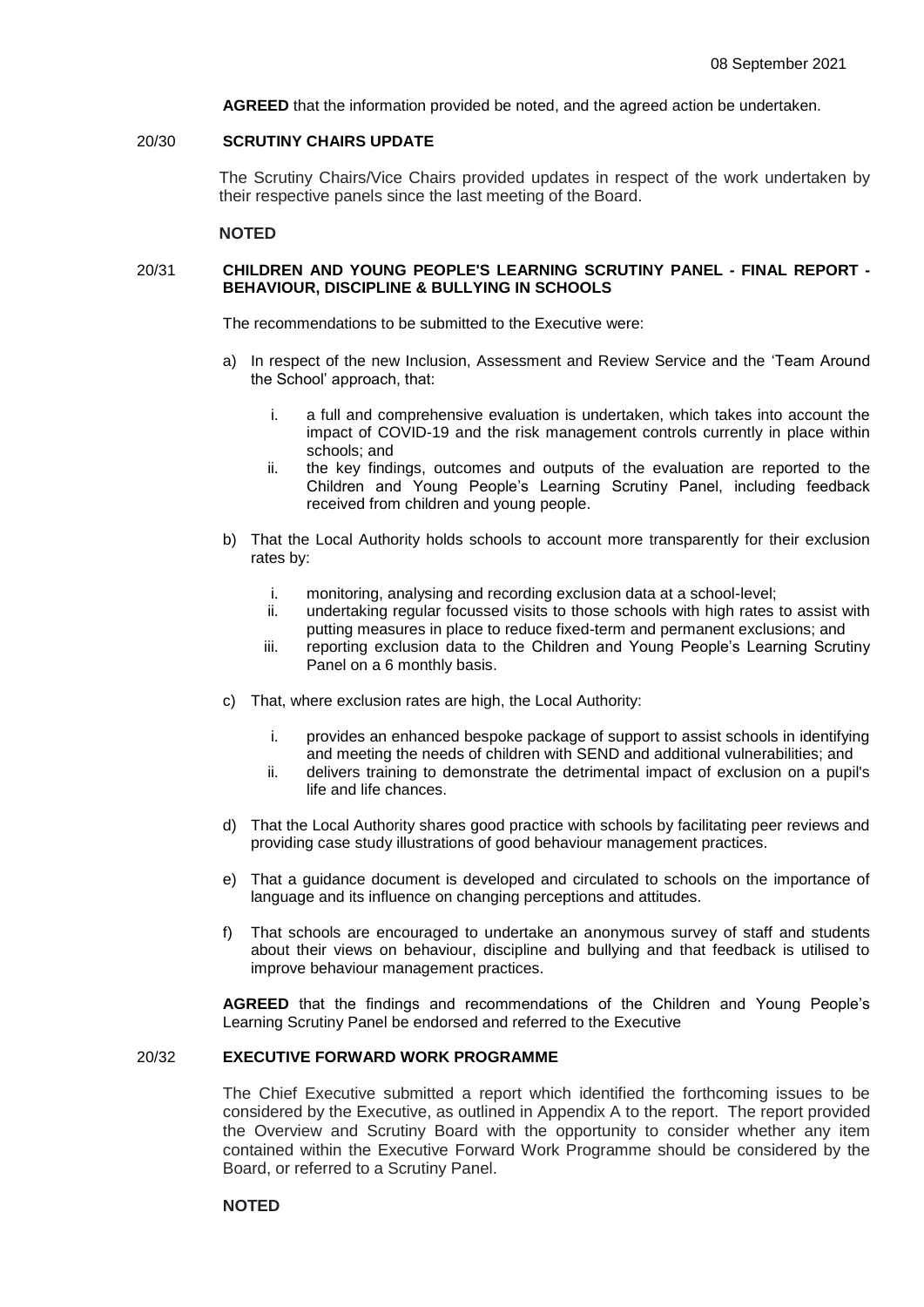### 20/33 **CHIEF EXECUTIVE'S UPDATE**

The Chief Executive was in attendance and provided an update to the Board in respect of the following:-

- COVID-19 update
- Executive decisions, August
- Reoccupation

In terms of the latest local COVID-19 data, as at 6 September 2021 the rolling seven-day rate of cases per 100k of the Middlesbrough population was as follows:

- 92 new cases had been added to the system on 6 September 2021;
- 558 new cases had been diagnosed in the last seven days;
- 395.8 rate per 100k of population (last seven days); and
- 290.10 COVID-19 deaths per 100k population.

Reference was made to the vaccination rates and to date 66.2% of over 18's in Middlesbrough had received 2 doses of the vaccine. This compared with 84.4 % in Northumberland, which had the highest rate in the North East region. It was emphasised that the uptake rates by Council area did not take account of the age demographics. Once deprivation and BAME was considered, it became more difficult for Middlesbrough to match Northumberland.

In terms of vaccination by age range 13.2 % of young people in Middlesbrough aged 15 to 18 had received 2 doses of the vaccine and the vaccination rates increased with age. For example, 86.7 % of people aged 55 to 59 in Middlesbrough had received 2 doses of the vaccine and 90.7 % of people aged over 90 had received their 2 doses.

In relation to the Executive decisions scheduled taken in July it was noted that a number of reports had been considered. These included; a report on Community Engagement; a Corporate Debt Management Policy; the Surveillance Policy and Children's Improvement Plan.

In respect of the reoccupation of Council buildings by staff it was advised that these arrangements would be finalised in September and that a phased reoccupation was planned. Reoccupation would commence from 4 October 2021 – subject to no major increase in transmission following the return of schools – within the context of blended working and on a phased basis, over the period October to December 2021.

Following the update, Members were afforded the opportunity to ask questions.

A Member of the Board queried whether COVID testing sites were still operating in Middlesbrough. The Chief Executive advised that all of the sites were still operational and in the 7 days between the  $24<sup>th</sup>$  and  $31<sup>st</sup>$  August over 2,500 people in Middlesbrough had used those sites. It was also queried as to how long the testing sites would remain in place and it was advised that this information would be brought back to the next meeting of the Board.

In terms of the availability of vaccinations for students, at both Teesside University and the local colleges, it was queried as to whether any walk-in provision for students to have their vaccines was available at these sites. The Chief Executive advised that Teesside University had specific arrangements in place for their students and had utilised some of their dedicated space to provide COVID vaccinations throughout the pandemic. In respect of the college, which was drawing in students from across Teesside the arrangements were slightly different. However, on recruitment days and open days the Melissa Bus had been located at the colleges, walk-in appointments were available and this approach was set to continue.

A Member queried whether any thought had been given to the fact that infection rates elsewhere in the country were increasing and last year around October time the rates had increased in Middlesbrough substantially. The Chief Executive advised that Middlesbrough should not relax in terms of COVID, as the town's rates were high but it was unknown how transmission rates would play out over the next few months. In terms of risk there was a significant proportion of the town's adult population who had not been vaccination and a